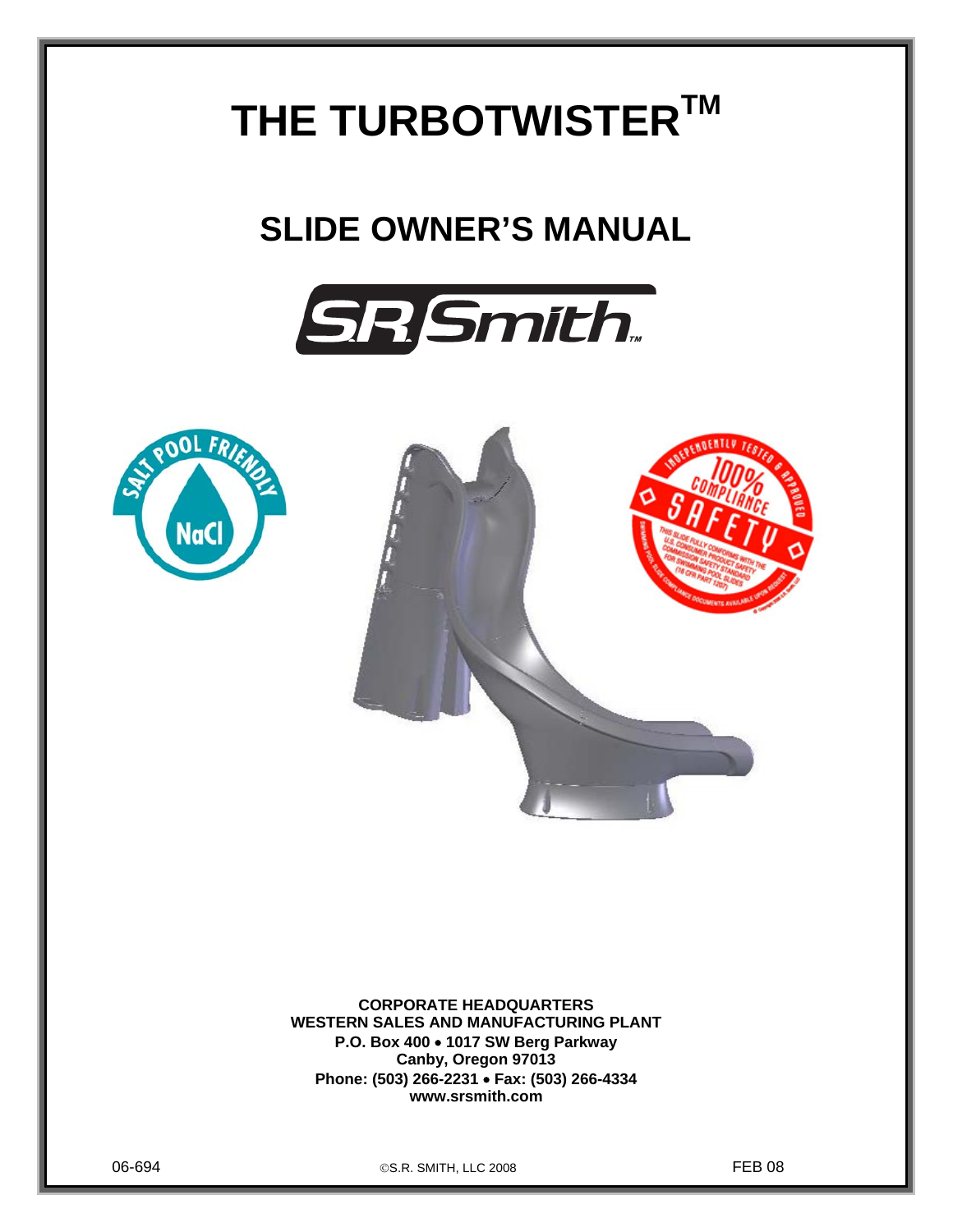# **Table of Contents**

## **Topic Page #**

|                                                       | 2             |
|-------------------------------------------------------|---------------|
|                                                       | 2             |
|                                                       | $\mathcal{P}$ |
|                                                       | 2             |
|                                                       | 3             |
| Installed Slide's Structural & Installation Checklist | 5             |
|                                                       | 5             |
|                                                       | 6             |
|                                                       |               |
|                                                       |               |
|                                                       | 8             |
|                                                       |               |

# **INTRODUCTION**

**S.R. SMITH TURBOTWISTERTM SLIDES ARE DESIGNED AND MANUFACTURED FOR INSTALLATION AND USE ON IN GROUND SWIMMING POOLS ONLY. S.R. SMITH TURBOTWISTERTM SLIDES ARE NEVER TO BE INSTALLED AND USED ON HOUSEBOATS, BOAT DOCKS, FLOATING DOCKS OR PLATFORMS, OR OTHER BODIES OF WATER SUCH AS LAKES, PONDS, RIVERS, ETC. PROPER AND COMPLETE ASSEMBLY, USE AND SUPERVISION IS ESSENTIAL FOR PROPER OPERATION AND TO REDUCE THE RISK OF ACCIDENT OR INJURY.** 

# **APPLICABLE STANDARDS AND CODES**

The installation of the TurboTwister<sup>TM</sup> must comply with all applicable governmental and building codes.

# **ASSEMBLY AND INSTALLATION**

All S.R. Smith TurboTwister<sup>TM</sup> slides are inspected prior to shipment from the factory. Proper assembly and installation is mandatory. Improper assembly and installation voids S.R. Smith's warranty and may affect the safety of the user. S.R. Smith cannot and does not guarantee customer's deck.

# **DRAWINGS**

All drawings in this Slide Owner's Manual (**FIG.'S 1** through **6**) are for illustration purposes only and are NOT TO SCALE.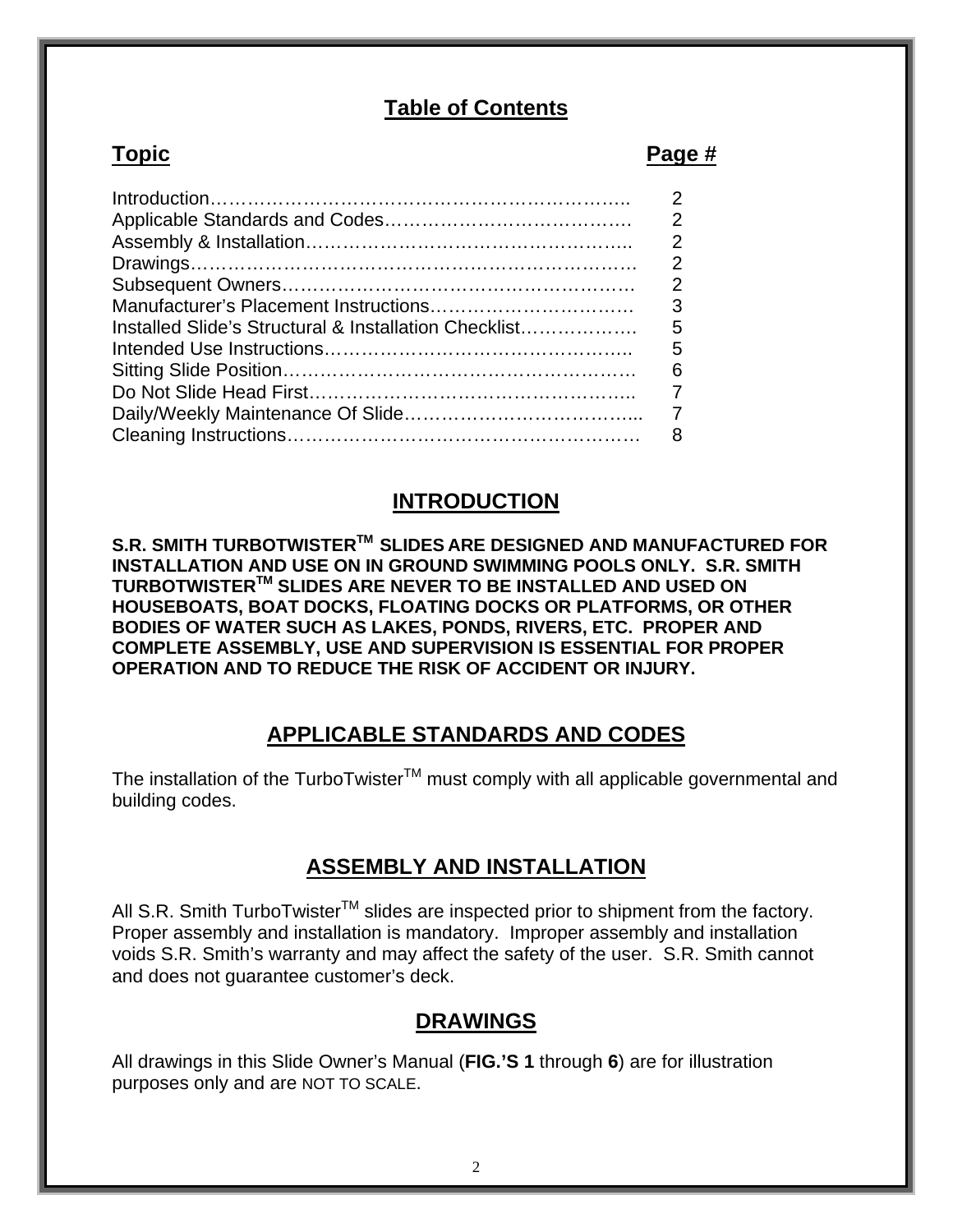# **SUBSEQUENT OWNERS**

The Owner's Manual must remain with the owner of the slide. If the owner changes, the Owner's Manual shall be brought to the attention of the new owner.

# **MANUFACTURER'S PLACEMENT INSTRUCTIONS**

**The TurboTwisterTM owner must confirm that the Manufacturer's Placement Instructions have been followed by the Installer.** 

1. The critical dimensions for placement of the TurboTwister<sup>TM</sup> are as shown in FIG.'S 1 and 2.

- A. The slide exit runway surface shall not exceed twenty inches (20") above the water surface as shown in **FIG.1**.
- B. The slide shall be positioned so that all water flowing off the runway exit drops into the pool. Recommended overhang is (4") inches.
- C. The minimum depth of water below the exit lip of the slide shall be three feet (3') and increases to four feet six inches (4'-6") at Pt. A, which is a distance of four feet six inches (4'-6") from the exit lip of the slide as shown in **FIG.1.**
- D. A minimum depth of four feet six inches (4'-6") shall be maintained at a distance of nine feet (9') along the extended centerline of the slide from Pt. A. as shown in **FIG.1.**



2. A minimum clearance area in front of the slide shall be maintained at all times as follows:

A. The minimum clearance distance on either side of the extended centerline of the slide runway shall not be less than three feet six inches (3'-6") at a point no less than two feet six inches (2'-6") from the exit lip of the slide and extending a distance of thirteen feet six inches (13'-6") in front of the slide as shown in **FIG.2**.

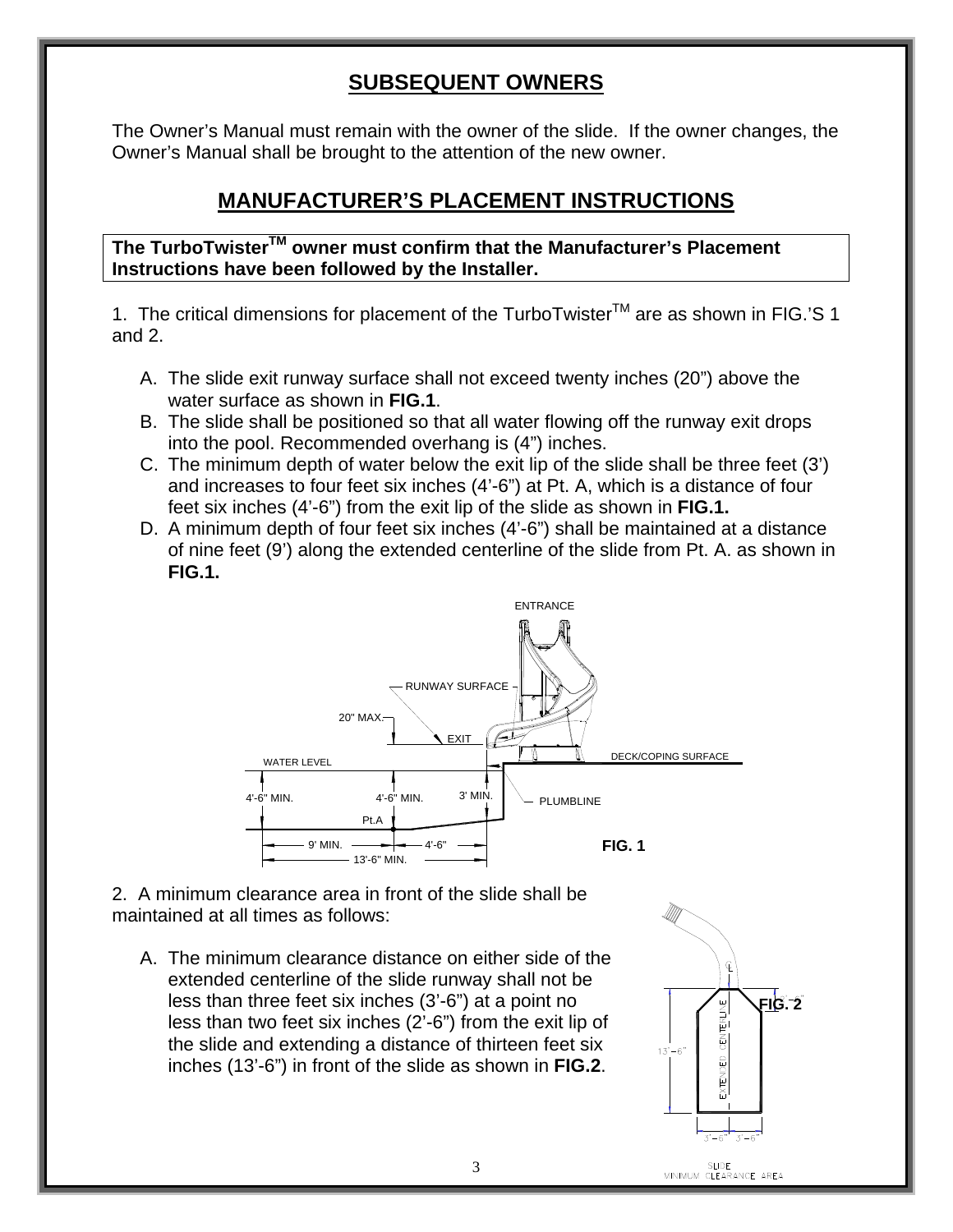B. The minimum clearance area in front of a properly installed diving board on an inground swimming pool is a minimum distance of three feet six inches (3'-6")

on either side of the board's centerline as shown in **FIG. 3**. Pt. C extends a minimum distance of "C" from the tip end of the board as shown in **FIG.3**. The width distance "W" on either side of Pt. C is given in **CHART 1** and shown in **FIG.3**.

| <b>CHART 1</b>                      |                                  |               |  |
|-------------------------------------|----------------------------------|---------------|--|
| <b>BOARD MINIMUM CLEARANCE AREA</b> |                                  |               |  |
|                                     | <b>POOL TYPE   "C" DIMENSION</b> | "W" DIMENSION |  |
|                                     | $14 - 6"$                        | $5' - 0''$    |  |
|                                     | $14' - 6''$                      | $6' - 0''$    |  |
| Ш                                   | $16' - 6"$                       | $6' - 0''$    |  |
|                                     | $18' - 6"$                       | $7' - 6''$    |  |
|                                     | $21' - 0''$                      | $7'$ -6"      |  |

See Article 5 contained in ANSI/NSPI-5 2003 STANDARD FOR RESIDENTIAL INGROUND SWIMMING POOLS and refer to FIGURE 3 and Table 1 for Minimum Water Envelope Dimensions AB, BC and Width at Point C.



BOARD<br>MINIMUM CLEARANCE AREA

" $C$ " DIMENSION FOR BOARD =  $AB + BC$ "W" DIMENSION FOR BOARD = WIDTH AT PT.C



C. The minimum clearance area of a slide or diving board shall not intersect any coping or rope and float line as shown in **FIG.4**. The minimum clearance area of a slide or diving board may intersect each other provided that they are not used simultaneously.

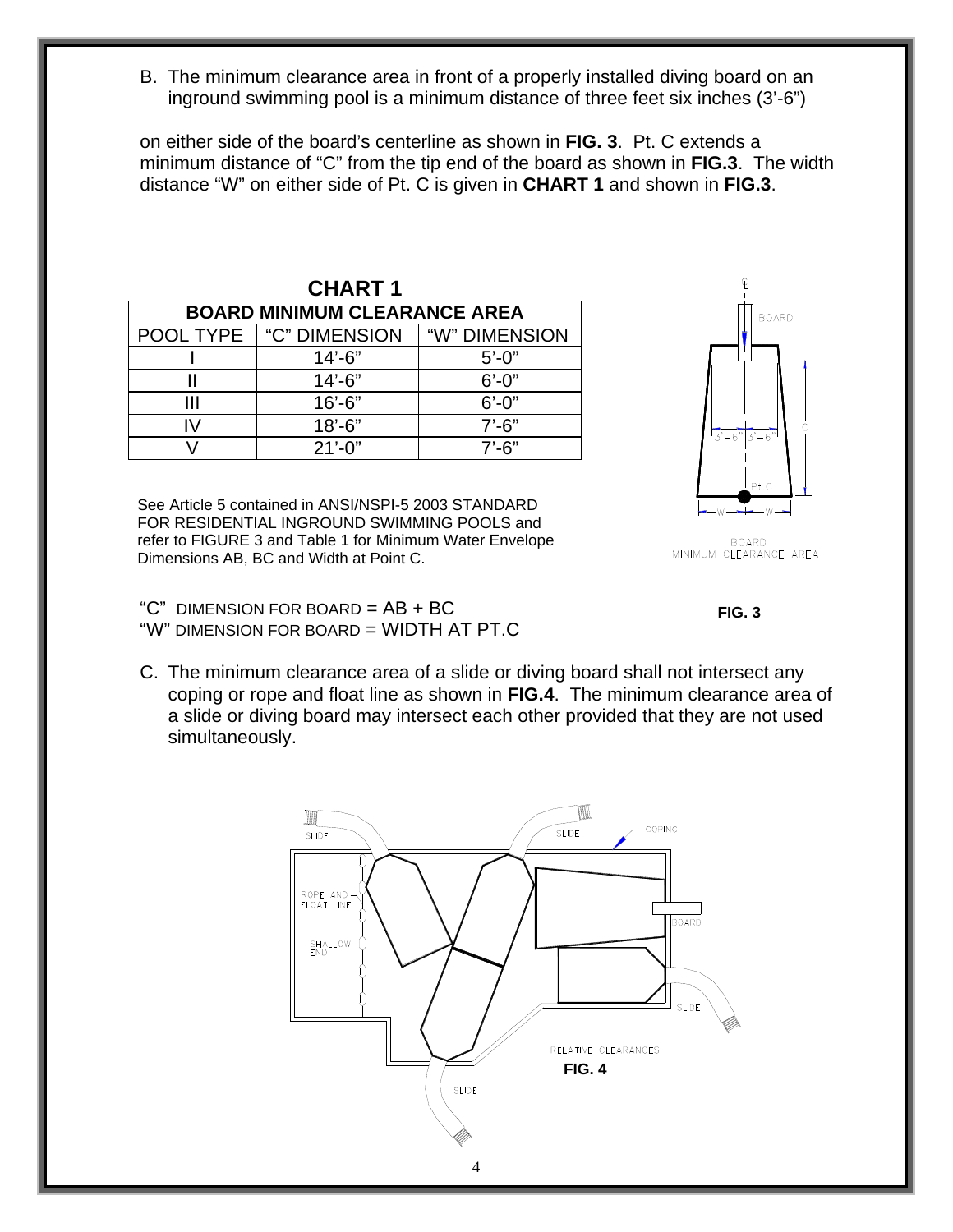# **INSTALLED TURBOTWISTER™ STRUCTURAL & INSTALLATION CHECKLIST**



**DO NOT SLIDE HEAD FIRST**

After installation and prior to the first use of the TurboTwister<sup>TM</sup> and periodically (see DAILY/WEEKLY MAINTENANCE OF THE TURBOTWISTER<sup>TM</sup>) thereafter the owner must:

- 1. Inspect the runway for visible cracks or tears.
- 2. Inspect the ladder for sharp edges, protrusions, cracks or tears.
- 3. Inspect ladder and pedestal mounting areas for loose or corroded fasteners.
- 4. Measure the following dimensions and compare with the Manufacturer's Placement Instructions on pages 3 and 4.
	- Measure the depth of water in front of the slide exit. (4-6") min. depth at a distance of (4-6") from exit end of slide.
	- Measure the height of the slide runway exit above the water. (20" max.)
	- Measure the distance between the slide centerline and the edge of other pool equipment.
- 5. Observe the position of the exit of the slide as shown in **FIG.'S 1, 2** and **4** on pages 3 and 4.
- 6. Read, understand and enforce all safety and use instructions on the slide.

# **INTENDED USE INSTRUCTIONS**

#### **\* \* IMPORTANT \* \***

## **READ AND FOLLOW THE SIMPLE SAFETY RULES BELOW.**

### **MAKE SURE THAT EVERYONE WHO USES THE TURBOTWISTER™ KNOWS AND FOLLOWS THESE RULES.**

#### **ENFORCE THESE RULES WITH ADULT SUPERVISION**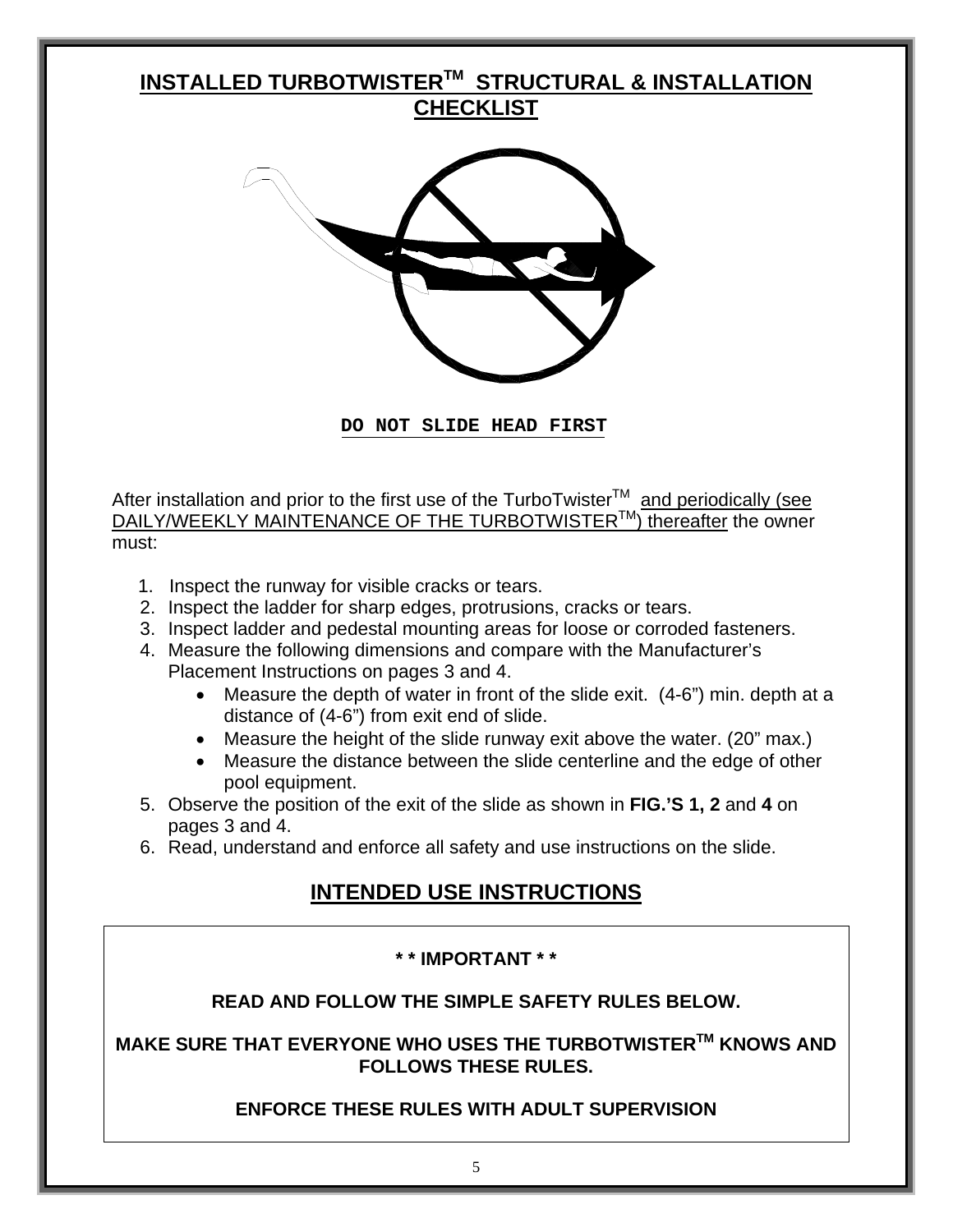Installed and used properly, the TurboTwister<sup>TM</sup> will give you, your family, friends and guests many hours of enjoyment. Like any other piece of equipment however, the  $T$ urbo $T$ wister $T$ <sup>M</sup> can be misused in such a way as to cause the user injury, even serious and crippling injury. As the owner of a TurboTwister<sup>TM</sup> it is your responsibility to do the following:

- 1. Only one person allowed on the slide at any given time.
- 2. Roughhousing or horseplay on the slide is strictly forbidden.
- 3. Do not use the slide as a diving platform. The slide is made for sliding only, not diving. NEVER DIVE FROM ANY PART OF THE TURBOTWISTER<sup>TM</sup>.
- 4. Familiarize yourself with the shape of the pool bottom and the water depth before you slide. Use the correct slide configuration shown on the ladder when sliding.
- 5. Avoid sliding until all submerged obstacles, surface objects or other swimmers are clear of the slider's pathway.
- 6. Do not slide into obstructions such as inner tubes, people, water toys, etc., as this increases the potential for a crippling injury to occur.
- 7. Don't drink alcoholic beverages and slide.
- 8. Don't slide alone; use the buddy system.
- 9. The slide is a water slide and should be installed only according to the instructions on pages 3 and 4 of this manual. Don't allow children to use the slide without adult supervision. Users must be swimmers.
- 10. Take your time in preparing to slide. Move forward slowly and get yourself positioned properly before starting the slide.
- 11. Handicapped persons should use caution and may require assistance.
- 12. Do not use the slide if any part of it becomes damaged, weakened, or broken. Don't take chances. Have the slide inspected and, if necessary, repaired by a competent professional, who is familiar with water slides before using the TurboTwister™ water slide again. See INSTALLED SLIDES' STRUCTURAL & INSTALLATION CHECKLIST on page 5.
- 13. Individuals who exhibit frailty due to age should not use the slide.
- 14. People with history of back problems, heart conditions or fear of heights should not use the slide.
- 15. People who weigh over 275 pounds should not use the slide.
- 16. Women who are pregnant should not use the slide.
- 17. Don't use any other sliding technique, other than the following: see FIG. 5.
- 18. Hold onto handrails at all times.
- 19. User must be 48" or taller to use this slide.

# **SITTING SLIDE POSITION**

In the sitting slide position, face forward on the slide holding the legs and arms straight out with the palms of your hands tilted upward as shown in **FIG. 5**.

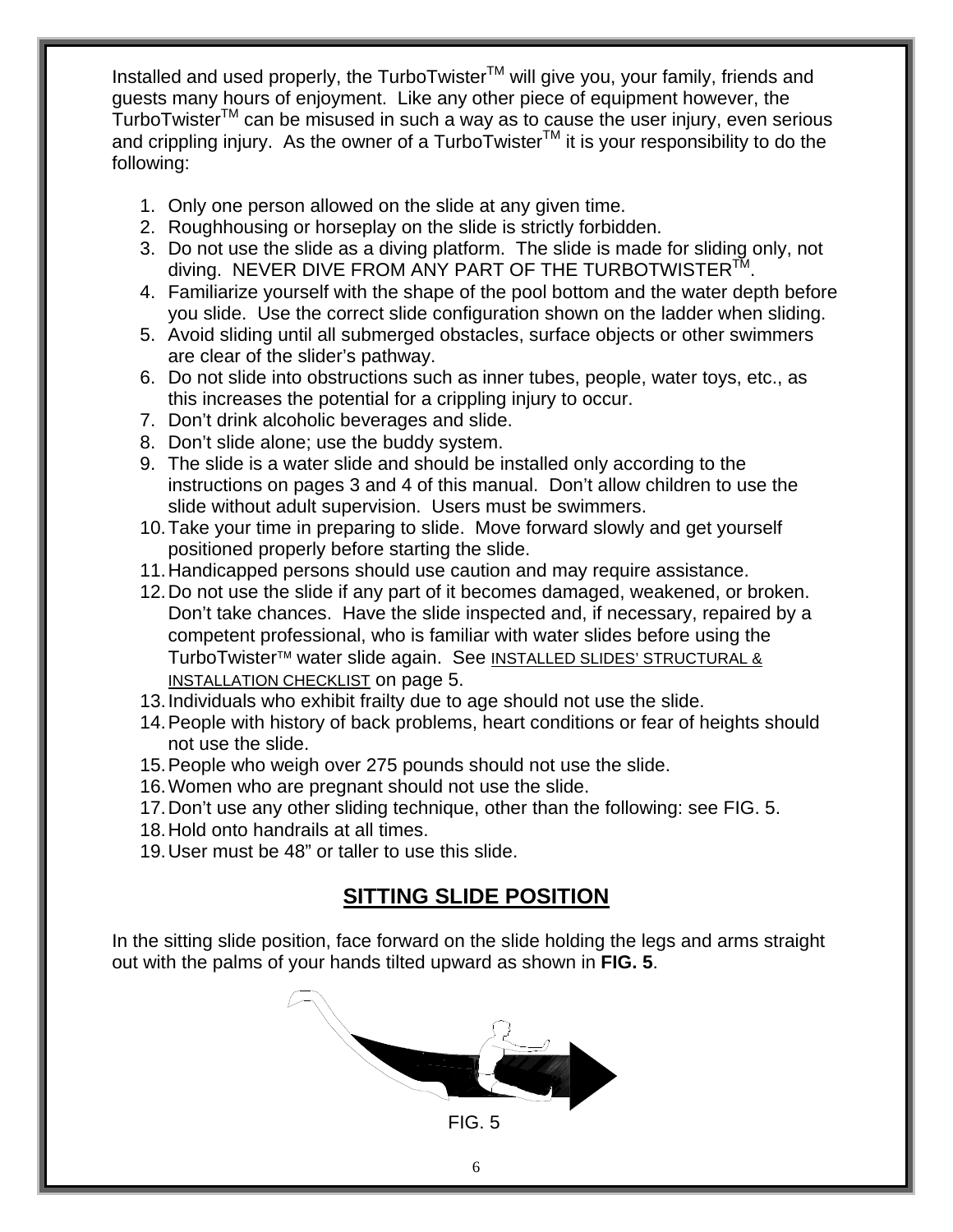#### **\* \* IMPORTANT \* \***

In order for a person to minimize the possibility of injury, **HEAD FIRST SLIDES ARE STRICTLY PROHIBITED.** (see FIG. 6) It is necessary that the user know that the chief danger of this type of slide is serious spinal injury. Injuries to the spine may result in temporary or permanent paralysis or even death. Research studies have shown that you cannot rely on the water to slow you down sufficiently to avoid injury.

As a TurboTwister<sup>™</sup> owner, it is your responsibility to explain the nature of this danger to all persons who may use your TurboTwister™, since they may not otherwise appreciate the dangers of performing head first slides.



**DO NOT SLIDE HEAD FIRST**

# **DAILY/WEEKLY MAINTENANCE OF THE TURBOTWISTERTM**

- 1. When hosing down the deck, hose your TurboTwister<sup>TM</sup> to wash away any dust, dirt or other debris, which may have accumulated.
- 2. Be sure that all connections are secure. Tighten hardware if necessary.
- 3. All polyethylene parts require little maintenance. Hose and wipe to clean. While cleaning slide, check and see that all nuts and bolts are tight and secure.
- 4. Inspect the runway for visible cracks or tears, sharp edges and protrusions.
- 5. Inspect all attachment flanges for loose or corroded fasteners.
- 6. Inspect all ladder tread or step-attachment points for evidence of shear, bending yield, or fatigue in the ladder steps, rails, or attachments means. Yield is evidenced by crystallization or fine cracking of the ladder tread and/or surface.
- 7. Inspect the ladder handrails for rigidity and attachment.